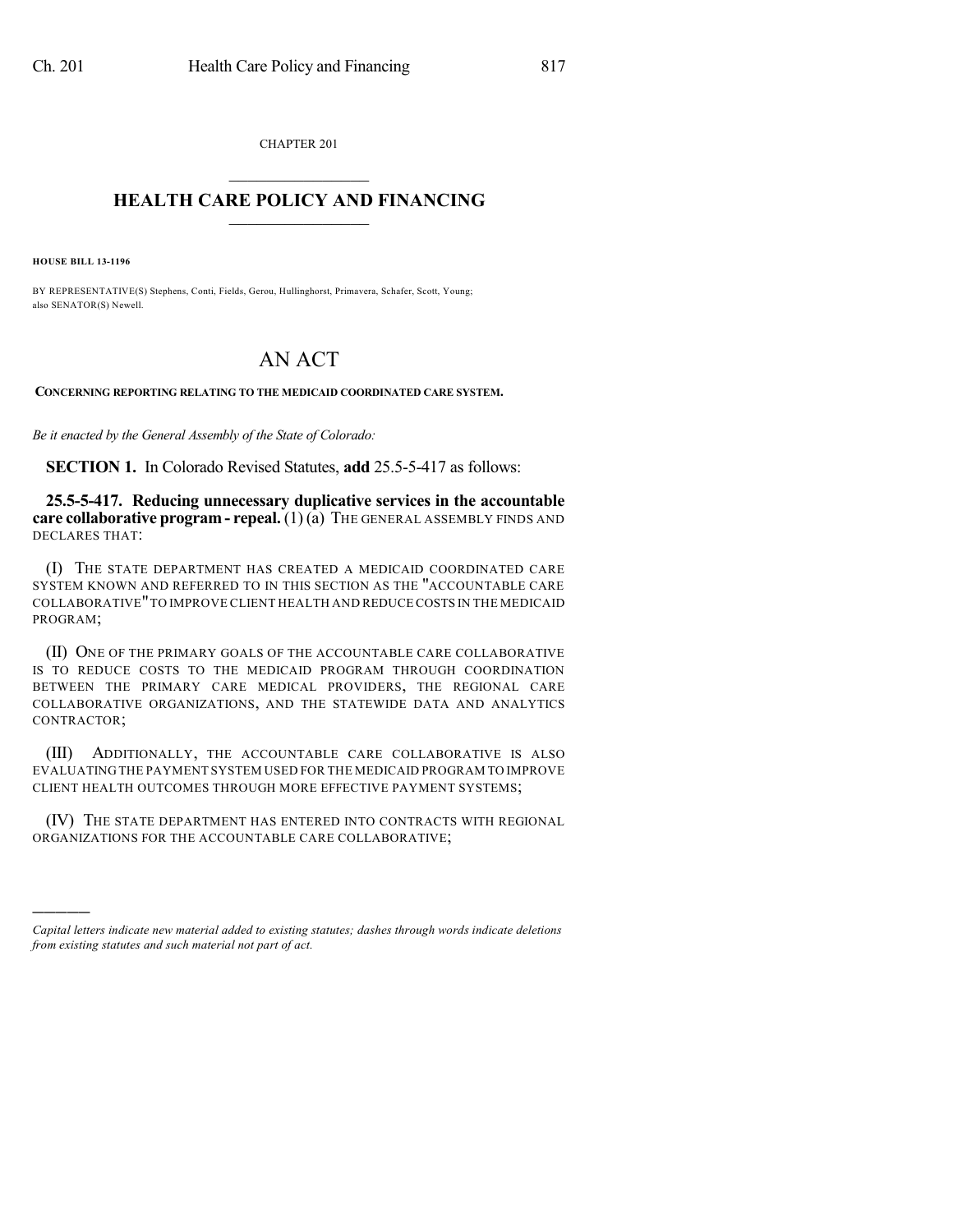(V) THESE REGIONAL CARE COLLABORATIVE ORGANIZATIONS, REFERRED TO IN THIS SECTION AS "RCCOS", RECEIVE A PER-MEMBER, PER-MONTH PAYMENT TO PERFORM A NUMBER OF FUNCTIONS THAT INCLUDE BUT ARE NOT LIMITED TO SUPPORTING COMMUNITY-BASED CARE COORDINATION, BEING ACCOUNTABLE FOR HEALTH AND COST OUTCOMES, AND ENSURING CARE COORDINATION FOR ALL CLIENTS; AND

(VI) DESPITE CARE COORDINATION AND ACCOUNTABILITY EFFORTS, THERE REMAINS WITHIN THE MEDICAID SYSTEM WASTE AND DUPLICATION OF SERVICES THAT ARE INCREASING STATE MEDICAID COSTS AND PREVENTING MAXIMUM EFFICIENCY IN THE MEDICAID SYSTEM.

(b) THEREFORE, THE GENERAL ASSEMBLY DECLARES THAT, IN AN EFFORT TO BRING GREATER TRANSPARENCY TO COST-CONTAINMENT EFFORTS BY THE ACCOUNTABLE CARE COLLABORATIVE, THE STATE DEPARTMENT SHALL REPORT ANNUALLY TO THE GENERAL ASSEMBLY CONCERNING EFFORTS TO REDUCE WASTE AND DUPLICATION WITHIN THE ACCOUNTABLE CARE COLLABORATIVE.

(2) AS PART OF THE ANNUAL REPORT REQUIRED PURSUANT TO PART 2 OF ARTICLE 7 OF TITLE 2, C.R.S., THE STATE DEPARTMENT SHALL PROVIDE INFORMATION CONCERNING THE FOLLOWING:

(a) THE SPECIFIC EFFORTS WITHIN THE ACCOUNTABLE CARE COLLABORATIVE, INCLUDING A SUMMARY OF TECHNOLOGY-BASED EFFORTS, TO IDENTIFY AND IMPLEMENT BEST PRACTICES RELATING TO COST CONTAINMENT, AND REDUCING AVOIDABLE, DUPLICATIVE, VARIABLE, AND INAPPROPRIATE USE OF HEALTH CARE RESOURCES, AND THE OUTCOME OF THOSE EFFORTS, INCLUDING COST SAVINGS IF KNOWN;

(b) ANY STATUTES OR POLICIES OR PROCEDURES THAT PREVENT THE RCCOS FROM REALIZING EFFICIENCIES AND REDUCING WASTE WITHIN THE MEDICAID SYSTEM; AND

(c) ANY OTHER EFFORTS BY THE RCCOS OR THE STATE DEPARTMENT TO ENSURE THAT THOSE WHO PROVIDE CARE FOR MEDICAID CLIENTS ARE AWARE OF AND ACTIVELY PARTICIPATE IN REDUCING WASTE WITHIN THE MEDICAID SYSTEM.

(3) THE STATE DEPARTMENT SHALL INDICATE ON ITS REPORT THE COUNTIES BEING SERVED BY EACH RCCO.

(4) THIS SECTION IS REPEALED, EFFECTIVE JULY 15, 2018.

**SECTION 2. Act subject to petition - effective date.** This act takes effect at 12:01 a.m. on the day following the expiration of the ninety-day period after final adjournment ofthe general assembly (August 7, 2013, if adjournmentsine die is on May 8, 2013); except that, if a referendum petition is filed pursuant to section 1 (3)